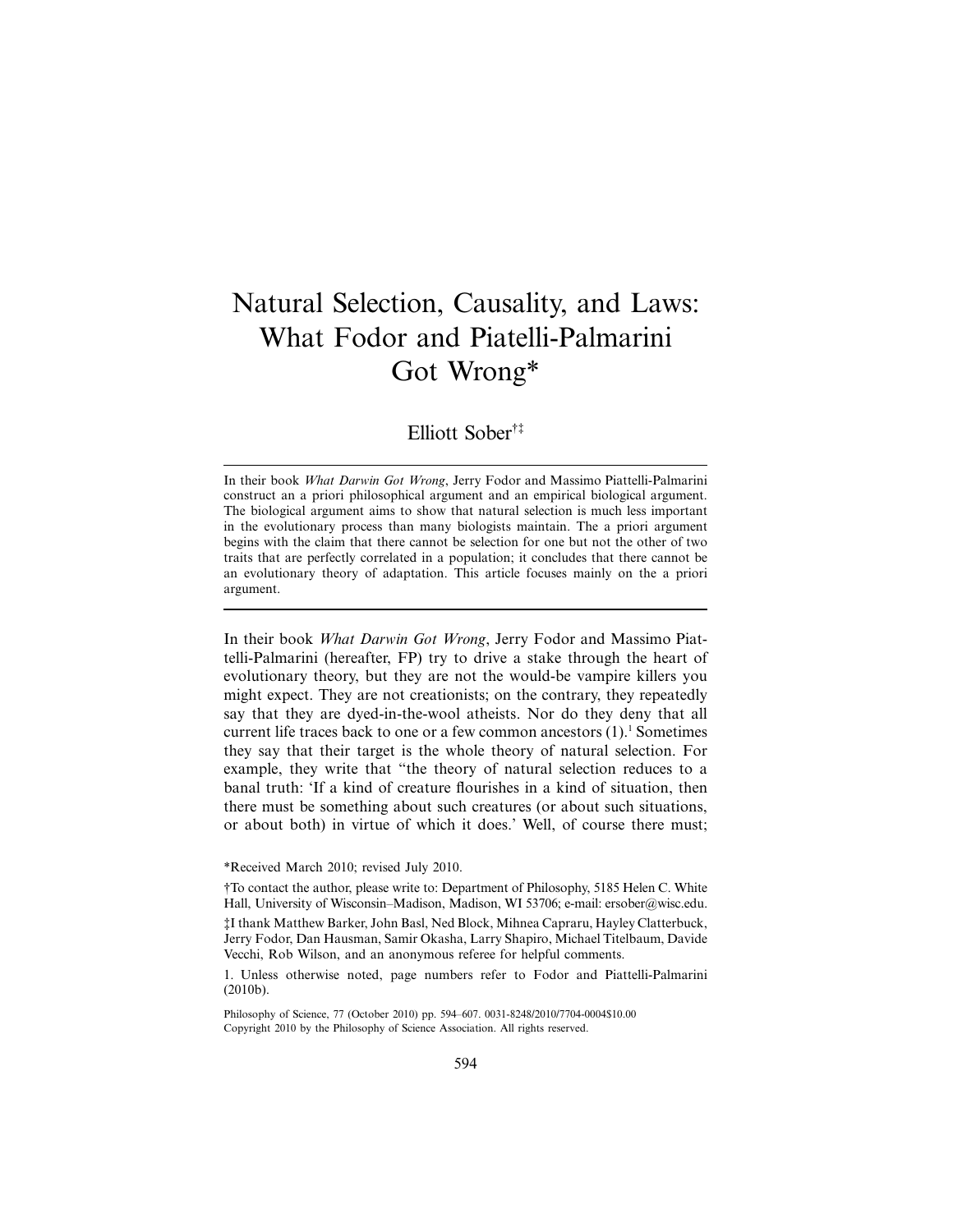even a creationist could agree with that" (137). Here, FP echo an old saw familiar from creationists—that the theory of evolution is a tautology (Sober 1984). In fact, FP's target is more limited. In the book's second half, they focus on the distinction between two concepts that are used to discuss natural selection—selection-of and selection-for. They claim that there cannot be selection for one but not the other of two traits that are perfectly correlated in a population; they then argue that there cannot be an evolutionary theory of adaptation. This claim and conclusion are not based on empirical discoveries; rather, FP assemble an a priori argument (21), spun from the philosophical armchair.

Let us begin with an example that FP discuss (110) in which the distinction between selection-of and selection-for seems to make sense. Imagine a population in which some organisms have hearts and others do not. Organisms with hearts pump their blood and make thump-thump noises; organisms without hearts do neither. The two traits, pumping blood and making thump-thump noises, are "locally coextensive," meaning that they are exemplified by exactly the same organisms in this population. Suppose we return to this population some generations later and find that all the organisms now have hearts. Why did the traits change frequency? Suppose the answer is natural selection; organisms that pumped their blood were on average fitter (better able to survive and reproduce) than organisms that did not. Since the two traits in question are coextensive, it also is true that the organisms that made thump-thump noises were on average fitter than the organisms that did not. FP do not reject the story as told so far. The shooting starts with the following claims about selection-for (which I think might well be true). There was natural selection for pumping blood; there was no selection for making thump-thump noises. Pumping blood got selected and so did making thump-thump noises, but there was selection for the first trait, not for the second. Selection-of applies to both traits; selection-for applies to only one. FP's thesis is that all claims that say that there was natural selection for one but not the other of two locally coextensive traits are false. For FP, the only thing natural selection can do is perform acts of selection-of; if one of two coextensive traits gets selected, the other does too, and that is all there is to the process; "natural selection cannot distinguish between coextensive phenotypic traits" (154).

FP develop their point by talking about traits that are selected-for and traits that are "free-riders." This terminology will mislead those who know the term "free-rider" from game theory; evolutionary biologists usually use the phrase "correlation of characters." Biologists distinguish between traits that evolve because there is selection for them and traits that evolve merely because they are correlated with other traits that are selected-for. In what follows, I will abbreviate this distinction by talking about traits that are selected-for and traits that are "merely correlated."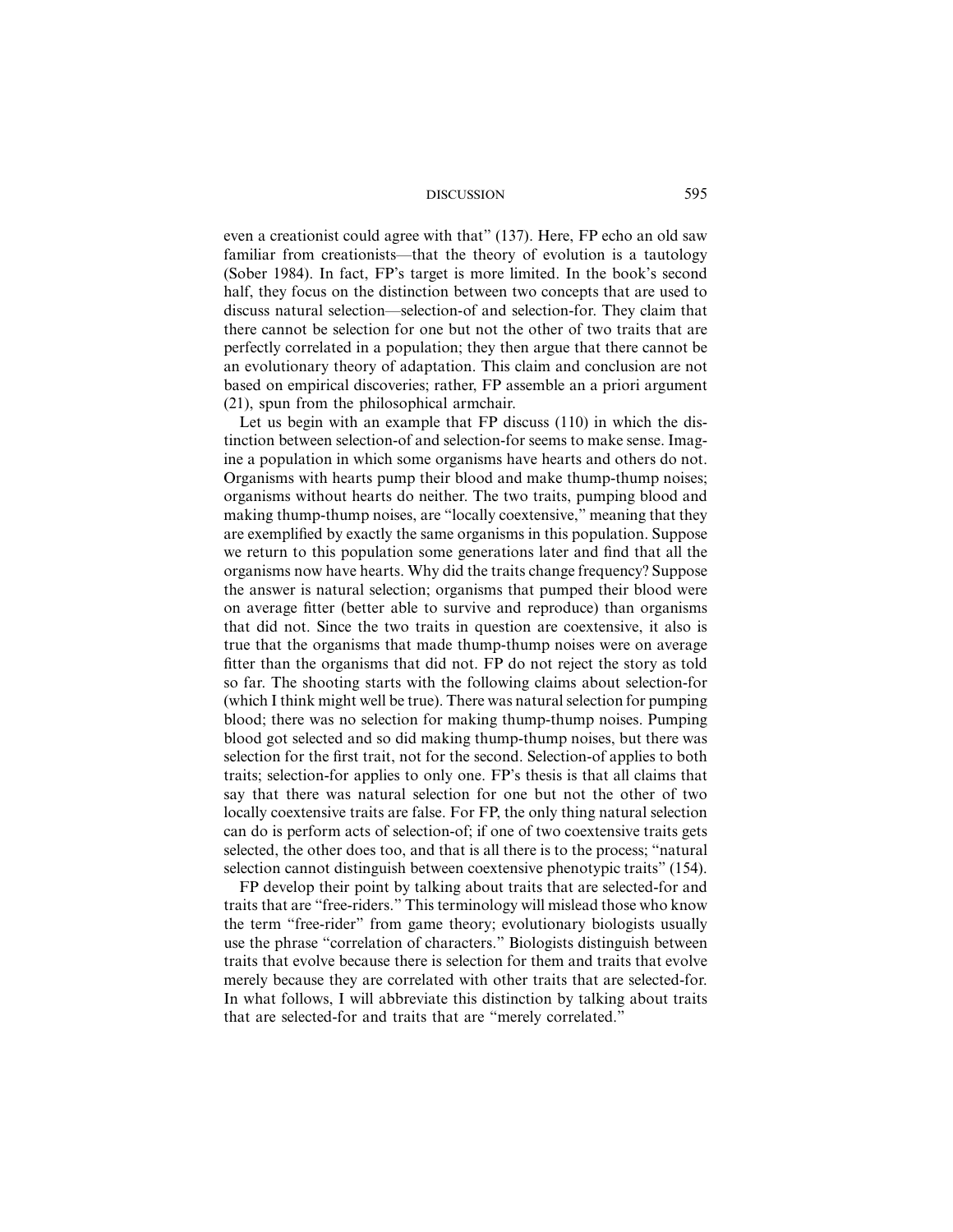It may strike the reader that the distinction between selection-for and free-riding is nothing other than the distinction between cause and correlation. If there is selection for pumping blood, this means that pumping blood causes enhanced survival and reproductive success. If there is no selection-for the trait of making thump-thump noises (but merely selection-of that trait), then the noise making is merely correlated with enhanced survival and reproductive success. Several commentators have taken FP's argument to require a wholesale rejection of science's ability to separate cause from correlation (Block and Kitcher 2010; Okasha 2010; Papineau 2010). FP do not understand their argument in this way. They think there is something special about selection-for that is the problem. As FP (2010a) say, if drinking scotch on the rocks makes you tipsy and you wonder whether this is because of the whiskey or the ice, it is obvious how to resolve your puzzlement. Forgo the ice and see whether drinking whiskey neat is accompanied by tipsiness; then, eliminate the whiskey and see whether drinking ice water is accompanied by tipsiness. For FP, this is humdrum Philosophy 101. They do not deny that there is a "fact of the matter about which of the correlated traits causes increased reproductive success." What they deny is that "natural selection, as neo-Darwinians understand it, is able to distinguish the causes of fitness from their local confounds" (2010a). FP's thesis goes beyond the assertion that we are cut off from knowing that there was selection for pumping blood but not for making thump-thump noises. Their thesis is that all such claims are untrue. It is not that there is a fact here that is hidden from us; there is no such fact.

The quotations cited above show that FP (2010a, 2010b) really do maintain that there cannot be natural selection for one but not the other of two traits that are locally coextensive. More textual evidence will surface soon. However, in Fodor and Sober (2010), Fodor denies that the book says this; in fact, he insists that it says just the opposite. Fodor says that the book's main thesis is that there cannot be a theory about selectionfor. This thesis also will be discussed below.

**1. The Main Argument.** Suppose traits *T* and *T\** are locally coextensive. Can there be selection for *T* without there being selection for *T\** in the population? FP's answer is no. Here is why:

- i) If there is selection for *T* but not for *T\**, then various counterfactuals must be true.
- ii) If these counterfactuals are true, then natural selection must be an intentional agent ("Mother Nature"), or there must be laws about selection-for.
- iii) Natural selection is mindless.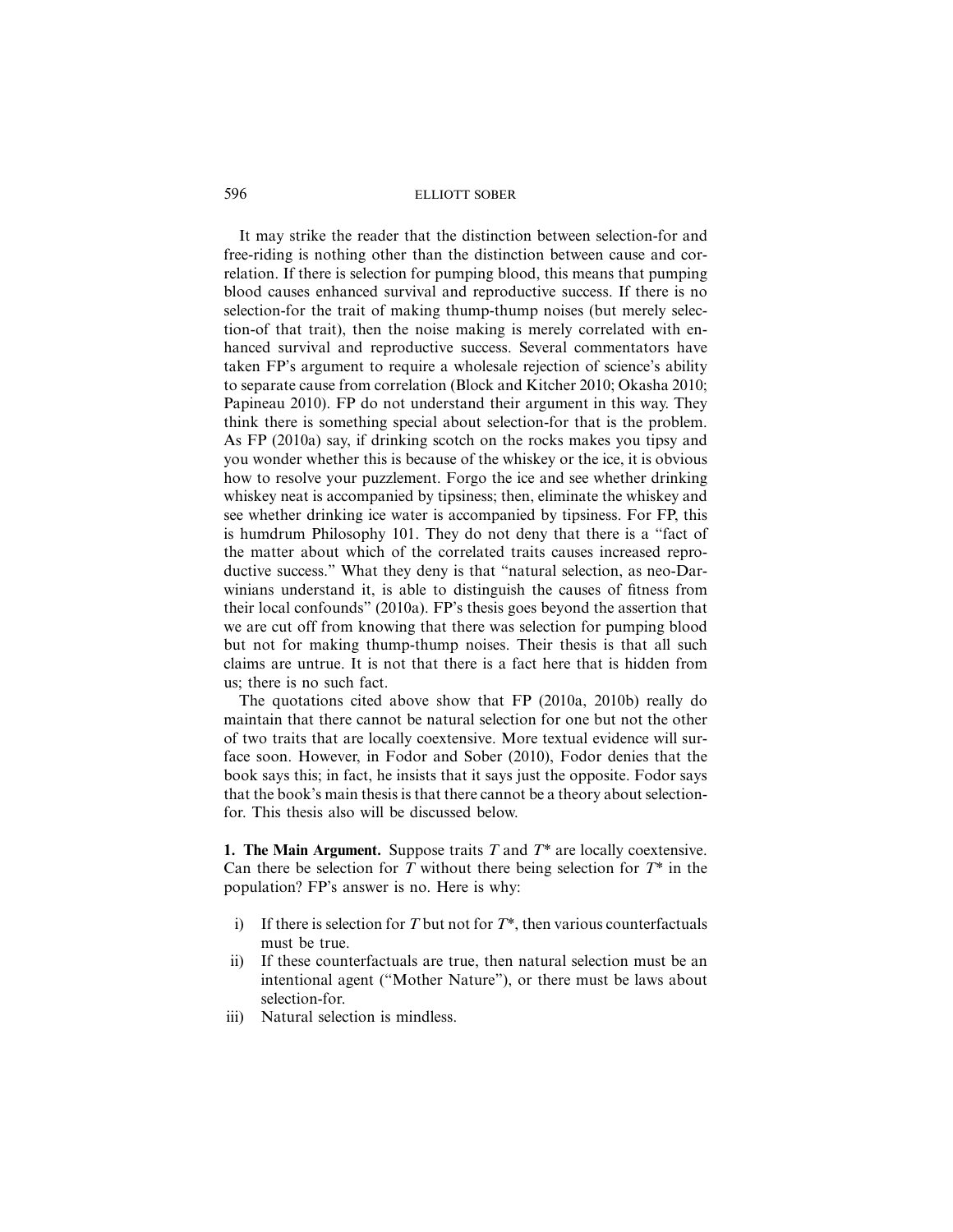iv) There are no laws about selection-for.

 $\therefore$  It is false that there is selection for *T* but not for  $T^*$  in the population.

The counterfactuals in question are something like the following: if *T* and *T\** were uncorrelated, then *T* would increase in frequency and *T\** would not (103, 154). This counterfactual needs refining, but set that point aside. I accept i and iii. That leaves ii and iv.

This formulation of FP's argument is not what the authors sometimes say their argument is. For example, in the next-to-last chapter they say that "the main argument of this book, so far has been that . . . you can't infer from '*X*s have trait *T* and *X*s were selected' to '*X*s were selected for having trait *T*<sup>\*\*</sup> (144). This is not their main argument. Clearly, selection of organisms that make thump-thump noises does not entail that there was selection for making those noises. This is just a fact about the two concepts, not a critique of evolutionary theory. FP say that "Darwinism" is committed to making the fallacious inference described above (xv). They are mistaken, if Darwinism has anything to do with what evolutionary biologists think and do. The distinction between traits that are selectedfor and traits that are merely correlated is perfectly standard in "Darwinism." For example, the term "pleiotropy" has long been used to describe situations in which a gene has two phenotypic effects; the two phenotypes will be correlated, even if one is advantageous while the other is neutral or deleterious. Selection for the advantageous phenotype can cause both phenotypes to increase in frequency. The same possibility also arises under the heading of "genetic linkage," another standard concept from population genetics; two genes that are close together on a chromosome will evolve together, with selection for one of them causing its neutral or deleterious neighbor to evolve as well. This is called "genetic hitchhiking."

Focusing just on FP's first premise may suggest that their argument pertains only to the question of whether there can be selection for one but not the other of two locally coextensive traits. If so, perhaps FP's point is a modest one that can be granted without there being any major challenge to evolutionary biology. In fact, FP think the stakes are higher. Their premise iv says that there are no laws about selection-for. As we will see, FP take their argument to show that there cannot be a theory of adaptation.

**2. Why Do FP Think There Are No Laws about Selection-for?** FP say, "It's a thing about laws that they aspire to generality. . . . But if that's right, then quite likely there aren't any laws of selection. That's because who wins a t1 versus t2 competition is massively context sensitive. Equivalently, it's massively context sensitive whether a certain phenotypic trait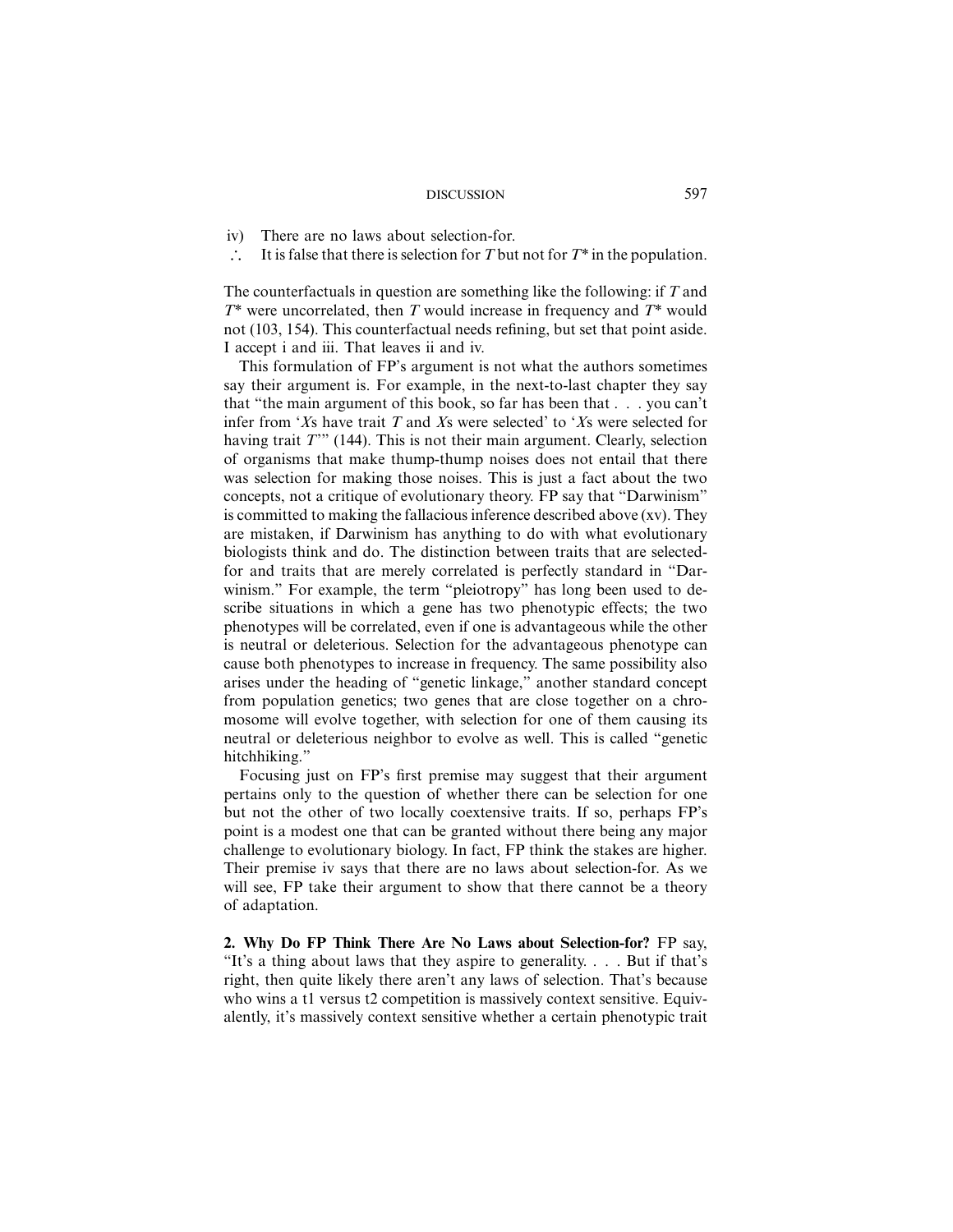is conducive to a creature's fitness" (123). This is a poor argument. The gravitational force now acting on the earth depends on the mass of the sun, the moon, the stars, and everything else. It does not follow that there are no laws of gravity, only that the laws need to have numerous placeholders. FP may object to this analogy because it is always the mass of these various objects and their distances from the earth that are relevant to the gravitational force that the earth experiences. My reply is that this makes no difference. The fact that an effect has numerous complexly interacting causes does not show that there are no laws about this complex cause-effect relation. Context sensitivity is no argument for lawlessness.

My point so far is not that there are laws about selection-for, only that FP have not given a good argument for denying that there are. Let us now consider the substantive question.

**3. Are There Laws about Selection-for?** Whether there are laws in biology generally, and in evolutionary biology specifically, is contested territory in current philosophy of biology (e.g., see Rosenberg 1994; Beatty 1995; and Sober 1997). My view is that mathematical biology has such laws aplenty. Biologists usually do not call them "laws." Rather, they talk about "models." These models are nonaccidental generalizations that support counterfactuals. I also think these models are a priori true when stated carefully (Sober 1984). If you insist that laws must be empirical, then you will not want to call these models "laws." I regard that as mostly a terminological question. Notice that in FP's main argument, it is the supporting of counterfactuals that matters. They deny that there are counterfactual-supporting generalizations about selection-for. We should bracket the question of whether laws must be empirical; this issue nowhere figures in FP's argument.

Although half of FP's book discusses recent and not-so-recent findings in biology, they never consider the dynamical models of natural selection that evolutionary theorists develop. The example I will now sketch is something I have described several times before, including in a paper (Sober 2008) in which I criticized Fodor's (2008) critique of selection-for. Fodor's argument in that earlier paper is the same as the FP argument described above. The example involves Fisher's (1930) model of sex ratio evolution. To simplify the exposition, I will describe a special case of Fisher's model: in populations of a certain kind in which there are two sex ratio strategies (produce all sons and produce all daughters), if there is a preponderance of males, then there will be selection for producing all daughters.

In the kind of population involved here, each offspring has one mother and one father, there is random mating, and the cost of rearing the average son is the same as the cost of rearing the average daughter. This prop-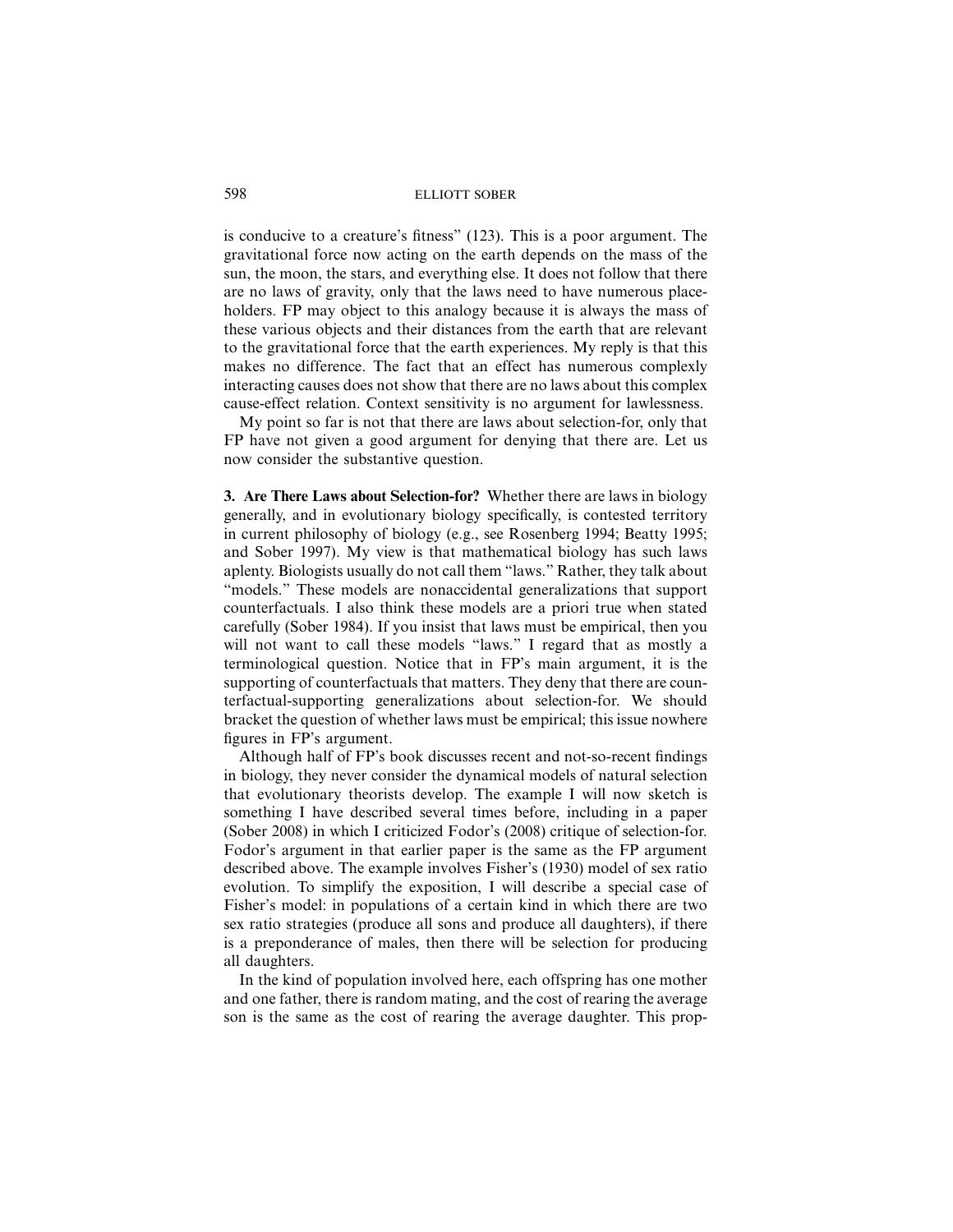osition from Fisher is a generalization that supports counterfactuals. Like many others in evolutionary biology, it describes a source of selection (Sober 1984); it describes circumstances that give rise to facts about selection-for. Because FP repeatedly assert that evolutionary theory is committed to the idea that the causes of natural selection are "ecological" and "exogenous," not "endogenous" (e.g., 6, 19, 99, 128), it is worth noting that the processes described in sex ratio theory involve a source of selection that is of the population's own making. It is not the weather but an endogenous feature of the population itself (the mix of males and females it contains) that brings these instances of selection-for into being.

It is not germane to FP's argument whether laws must be empirical. If they must be, then premise ii is wrong. If laws do not need to be empirical, then premise iv is wrong.

**4. Selection-for, Causality, and Experimental Manipulation.** As noted, FP do not deny that science can separate cause from correlation. This was the point of their scotch-on-the-rocks example. For them, there are special problems with the distinction between selection-of and selection-for. Although this is what FP think, it is impossible to maintain that selectionfor is guilty while maintaining that the separation of cause from correlation in the rest of science is innocent. This is because selection-for describes a causal relation. The relevant definition is this: "There is selection for trait *T* in a population if and only if having trait *T* causes organisms to have enhanced reproductive success in that population" (Sober 1984, 100; 1993, 83). What FP say you can do with scotch on the rocks, evolutionary biologists routinely do when they run experiments on natural populations. Did hearts evolve because they pumped blood or because they made thump-thump noises? We can manipulate present-day organisms just as we can manipulate whiskey and ice. If we prevented hearts from pumping blood but allowed them to continue to make thumpthump noises, how fit would these organisms be? And if we allowed hearts to pump blood while muffling the sounds, what effect would that have on the survival and reproductive success of the affected organisms?

Of course, questions about selection-for in past populations are questions about the past, whereas the question about the whiskey in your glass right now is a question about the present. That is true but irrelevant to FP's argument. Their argument concerns all supposed cases of selectionfor, both past and present. Even when biologists manipulate a present population to discover which traits are now being selected-for and which are merely correlated, they are, according to FP, on a fool's errand. Just as FP do not discuss any mathematical models concerning selection-for, they also do not discuss the experiments that biologists do concerning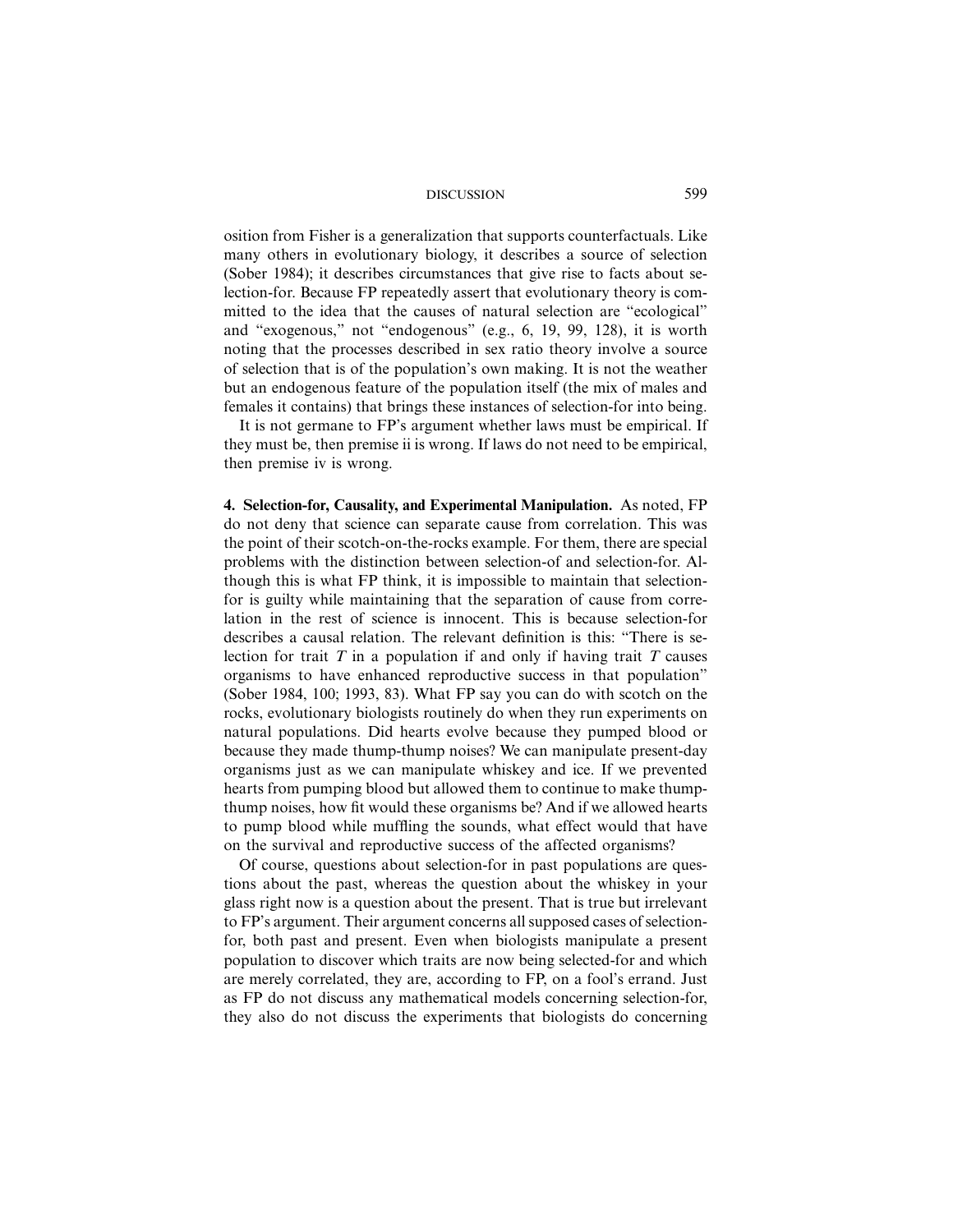selection-for in the wild. A well-known book on that subject is by Endler (1986).

A more high-tech application of whiskey-and-ice methodology can be found in the use of knockout genes. If two genes are perfectly correlated in a natural population, you can study organisms in the laboratory and knock out one but not the other, then knock out the other but not the one, and then knock out both. The results will provide guidance as to which genes cause enhanced survival and reproductive success.

In field experiments and in the genetics laboratory, creatures with minds (i.e., scientists) do the manipulations and thereby distinguish traits that are selected-for from those that are merely correlated. But can natural selection (which is a mindless process) discriminate between two traits that are perfectly correlated? FP say no. Of course they are right that if two traits are perfectly correlated, then one of them will be selected precisely when the other is too. But there is more to selection processes than selection-of; there also are facts about selection-for. Manipulation experiments performed by conscious agents help reveal the causal properties of a mindless process.

**5. Narrative Explanations and What All Adaptations Have in Common "as Such".** FP offer a different reason for thinking that there are no laws about selection-for. They say that these laws must describe what all adaptations have in common, "as such" (xx, 135). This is equivalent to the demand that the laws describe what all instances of selection-for have in common, since adaptation and selection-for are connected by the following definition: "Trait *T* is now an adaptation for *X*-ing in a population if and only if trait *T* evolved in the lineage leading to that population because there was selection for trait *T*, and there was selection-for trait *T* because having *T* caused *X*-ing" (Sober 1984, 208; 1993, 85; 2010, sec. 5.2). FP think there is nothing much to be said about what all adaptations have in common because of the fact about context sensitivity mentioned before. There are definitional facts concerning what selection-for means, and that is about it. FP say that the concept of adaptation resembles the concept of being rich (135). Different people become rich for endlessly varied reasons; there is nothing much to be said concerning what all rich individuals have in common. If FP are right about selection-for, economists have something to worry about—their theorizing about wealth is a house built on sand.

If it is impossible to give a substantive (nondefinitional) answer to the question of what all adaptations have in common as such, what is there for evolutionary biologists to say about natural selection? Theorists of natural selection need to find another line of work, but FP have nothing against natural history. Instead of seeking general laws about selection,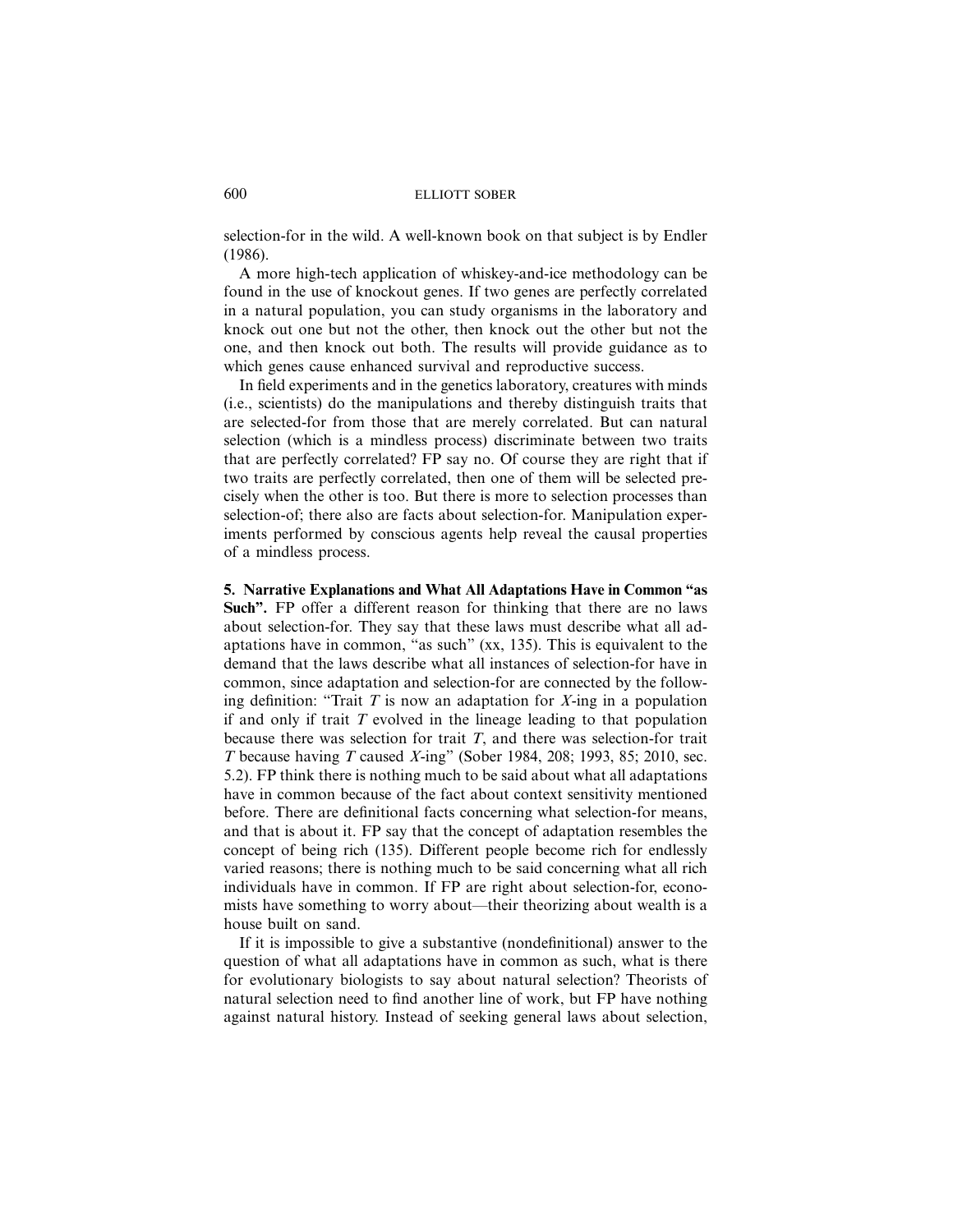biologists can study the specific events that have occurred in the history of life in all their particularity. FP draw a sharp line between theory and history (159). Since there cannot be a maximally universal theory of adaptation, FP conclude that the only thing left is an endless tangle of unsystematized detail. Unfortunately, they have missed the middle ground; it is there that productive theorizing occurs. There are theories about the evolution of sex ratio, optimal foraging, cooperation, and so on (Sober 2008). Within each of these categories, models describe the circumstances that give rise to there being selection for this or that trait; counterfactual supporting generalizations abound.

For FP, "natural history offers not laws of selection but narrative accounts of causal chains that lead to the fixation of phenotypic traits. *Although laws support counterfactuals, natural histories do not*" (157). Here's an example that FP give of a historical explanation from outside evolutionary biology: "Napoleon lost at Waterloo because the rain made it too muddy for a cavalry charge." Since this is a singular statement that mentions specific individuals and places, it is not a law. FP say that "it doesn't follow [from this statement] that there are laws about mud so described, or about battles so described" (133). Well, maybe it does not follow that there are such laws. However, FP are committed to something stronger—that there are no laws that use the concepts of mud and battle and that help explain why the mud prevented a cavalry charge and why the absence of a cavalry charge caused Napoleon to lose. FP need to provide an argument that shows that no such laws exist.

There is another issue. It is perhaps a slip of the pen that leads FP to mention "mud so described" and "battles so described"; the word "mud" occurs in the target sentence, but "battle" does not. This means that there are two questions to consider:

- Are there laws in any of the special sciences that apply to the events described about Napoleon's defeat that use the same concepts that are used in this singular causal statement?
- Are there laws in any of the special sciences that apply to the events described about Napoleon's defeat that use different concepts from the ones used in this singular causal statement?

The term "special sciences" is Fodor's (1974) name for everything other than physics. Davidson (1967, 92) distinguishes these questions when he says that "singular causal statements entail no law" and that "they entail there is a law." Although FP do not address the second question just described, Fodor (1974) does. He argues that there are laws of psychology; presumably, these would be relevant to understanding Napoleon's defeat. Nor does Fodor rule out there being laws of mineralogy that might allow one to think about mud, even if those laws do not use that very concept.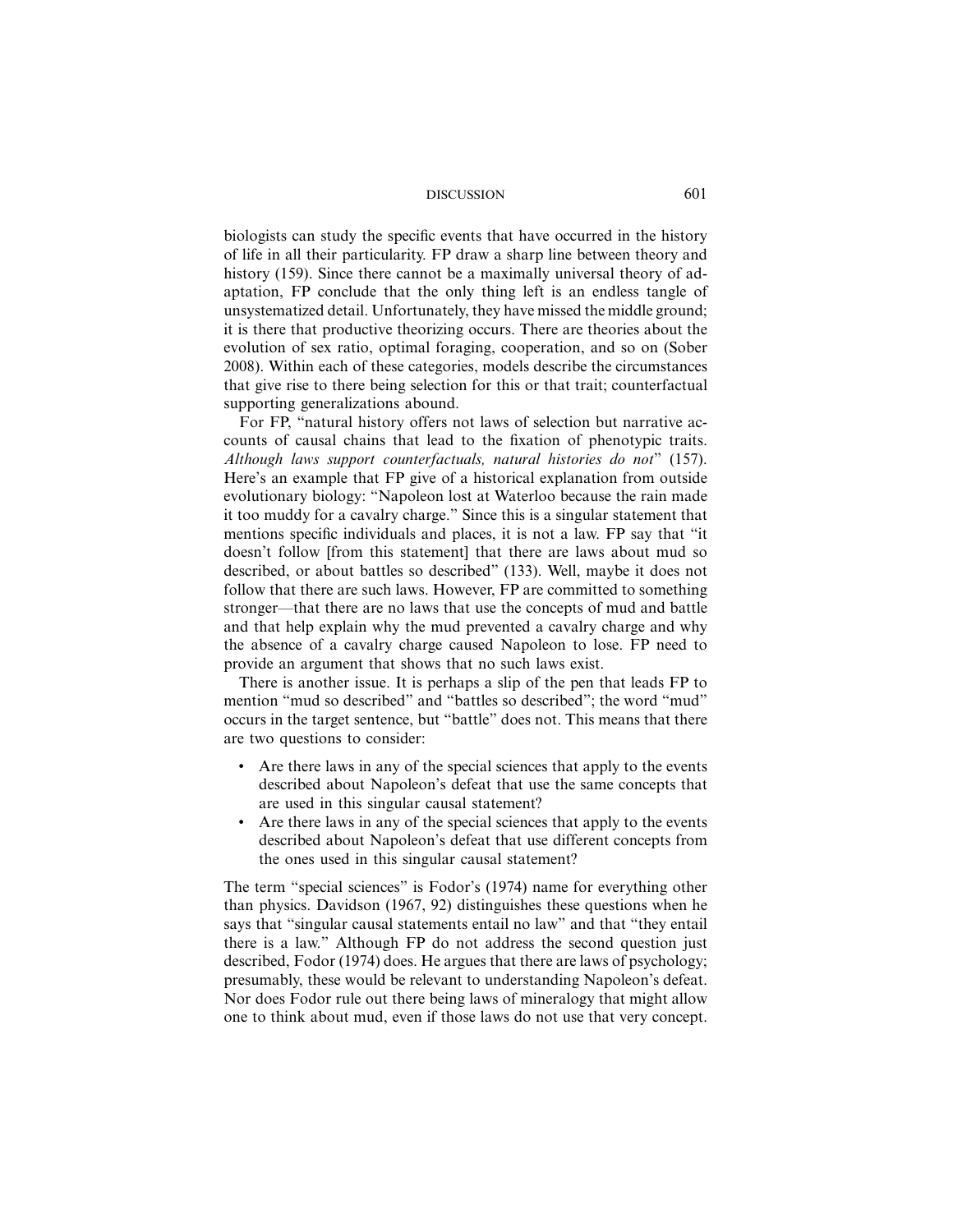Given this, why should one think that there are no laws in evolutionary biology that underwrite singular causal statements about there being selection for this or that trait? FP's answer is something I have already discussed—that selection is context dependent and that such laws would have to describe what all instances of selection-for have in common, as such. Their discussion of natural history furnishes no additional reason for doubting that there are laws about selection-for.

It is surprising that FP say that the singular causal claims made in natural history "do not support counterfactuals" (157). Many philosophers hold that singular causal claims entail counterfactuals. They think that if her slipping on a banana caused her to fall (133), then she would not have fallen had she not slipped. This may be too simple; overdetermination and indeterministic causation may be problems for this philosophical thesis. But that does not show that singular causal claims entail no counterfactuals; the most that follows is that we must fine-tune our description of what those entailed counterfactuals are. Again, FP need to provide an argument that singular causal claims do not support counterfactuals.

Now let us return to FP's claim that the statement about Napoleon could be true even if there are no laws that use the concepts that occur in that statement. If they are right, a new question arises. Why is the same not true of singular causal statements about there being selection for one but not the other of two locally coextensive traits? Why cannot such statements be true without there being any laws about selection-for? If Mother Nature is a myth, this throws doubt on FP's premise ii.

**6. Two Arguments That Do Not Mention Laws.** Although FP endeavor to show that there cannot be laws about selection-for, they run two simpler arguments in which the concept of law does not appear. Their first argument is that "selection-for is a causal process. . . . Actual causal relations aren't sensitive to counterfactual states of affairs. . . . The distinction between traits that are selected-for and their free-riders turns on the truth (or falsity) of relevant counterfactuals.  $\ldots$  So if *T* and *T'* are coextensive, selection cannot distinguish the case in which *T* free-rides on  $T'$  from the case in which  $T'$  free-rides on  $T$ . . . . So the claim that selection is the mechanism of evolution cannot be true" (113–14).

FP's second premise is problematic. As noted, many philosophers think that causal claims entail counterfactuals. Whether or not this thesis is true, it does not entail that causal claims are not about the actual world. To say that her slipping caused her to fall is to describe an actual causal relation. If the statement entails that she would not have fallen had she not slipped, that is fine—the causal statement still describes an actual causal relation. If statements about which traits experience selection-for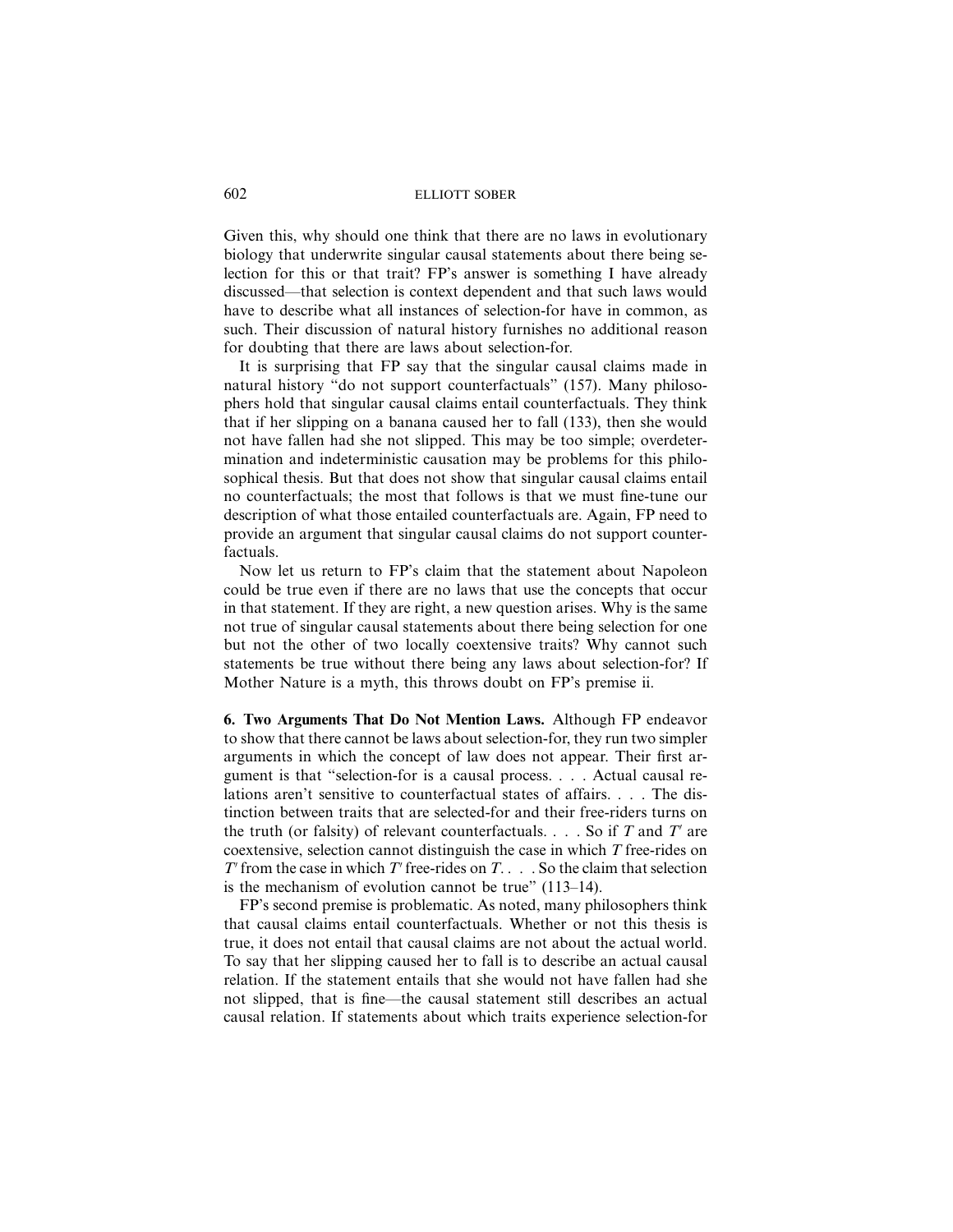

Figure 1. In this toy, a ball's size, not its color (colors not shown here), causes it to reach the bottom or remain at the top (Sober 1984, 99).

and which are merely correlated entail counterfactuals, that does not show that these statements fail to describe what actually causes what.

FP (2010a) present a second argument that does not mention laws. It begins with the demand that a theory of natural selection must describe a "mechanism" that intervenes between a trait's causing enhanced reproductive success and there being selection for that trait. FP claim that evolutionary biology cannot fill the bill and that the science is therefore inadequate. I agree that the science cannot do this, but I deny that this is a defect. Their demand is misplaced. Given the definitional connection noted before between a trait's causing enhanced reproductive success and there being selection for that trait, no such mechanism is necessary or possible. No referee, no matter how skinny, can squeeze between *x* and *y*, if *x* and *y* are identical.

**7. The Selection Toy.** FP (127–30) discuss a toy I once described in order to explain the distinction between selection-of and selection-for (Sober 1984, 99–100). The toy (shown in black and white in fig. 1) contains balls of different sizes and colors, where these two traits are locally coextensive; balls of the same color have the same size and balls of the same size have the same color. The red balls are largest, the yellow balls are smaller, and the green balls are the smallest. The interior of the toy has several disks with spaces in between; each disk contains holes. The top disk has large holes, the middle disk has smaller holes, and so on. If you hold the toy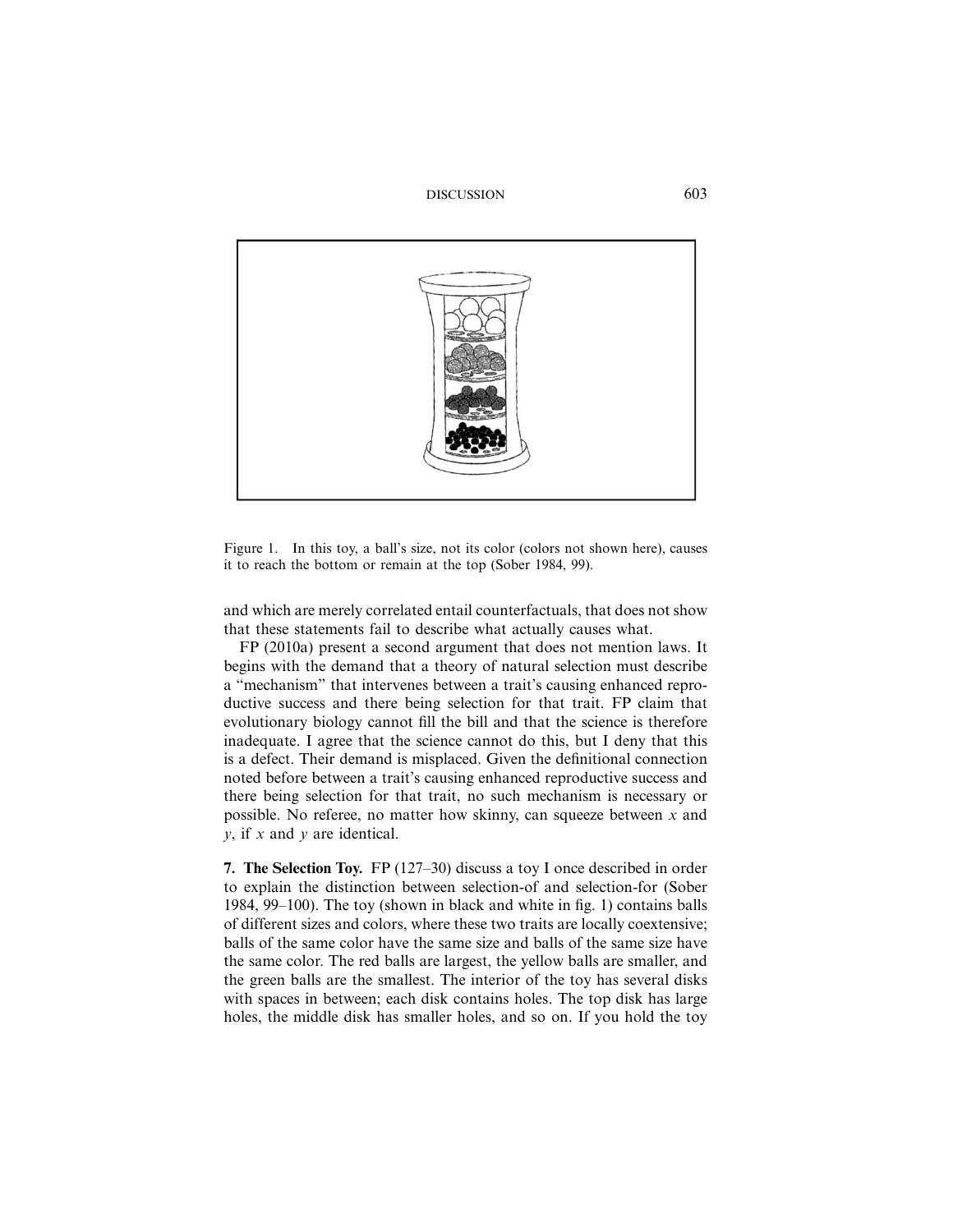upside down and shake it, all the balls fall to the bottom. If you then hold the toy right-side up and shake it again, the balls sort. The big red balls remain at the top, the middling yellow balls settle in the middle, and the small green balls settle at the bottom. If you think of the toy as a selection device, it seems obvious that there is selection-for size but not for color.

FP have two objections to the use I make of the toy. First they say that we understand the toy

because *we know how it works*; that is, we know the relevant fact about its endogenous structure. In particular, we know that what the toy does to the marbles is independent of their colour but not of their size. By contrast, the laws of evolution that adaptationism requires are supposed to express generalizations about which *ecological* variables determine the relative fitness of phenotypes. The idea is that it's ecological laws—laws that apply by virtue of a creature's *exogenous* relations—that support counterfactuals about which traits the creature *would* be selected for *if* it had them. And ecological laws tell us nothing at all about endogenous features (except that they generate phenotypic variations at random). (128)

FP's contrast between the endogenous structure of the toy and the exogenous character of natural selection misses the point. To understand what happens in this toy, you cannot focus on the intrinsic properties of the balls; it is the relation between the sizes of the balls and the sizes of the holes in the disks that matters. For both balls in the toy and organisms in their environments, selection depends on relational facts.

FP's second objection to what I say about the toy is that "what the machine is sorting for depends on what the prospector had in mind when he did the sorting" (129). When you sieve flour, your goal is to get the smallest objects; when you pan for gold, your goal is to find the largest. Whether there is selection for being big or selection for being small is not intrinsic to the toy but depends on the goals of the user. FP conclude that "Sober's sieve suffers from . . . indeteminancy" (129) with respect to whether there is selection for being big or selection for being small. My reply is that I never thought otherwise. In my 1984 book (Sober 1984), I asked the reader to imagine that "the name of the game" is for balls to get to the bottom; this allowed me to say that balls are selected for being small. I could equally have stipulated that the name of the game is for balls to remain at the top, in which case I would have said that balls are selected for being big. It does not matter which description you choose; the point is that there is selection for size, not for color. Although "the name of the game" is a matter of stipulation in my description of the toy, the name of the game in natural selection is unambiguous; there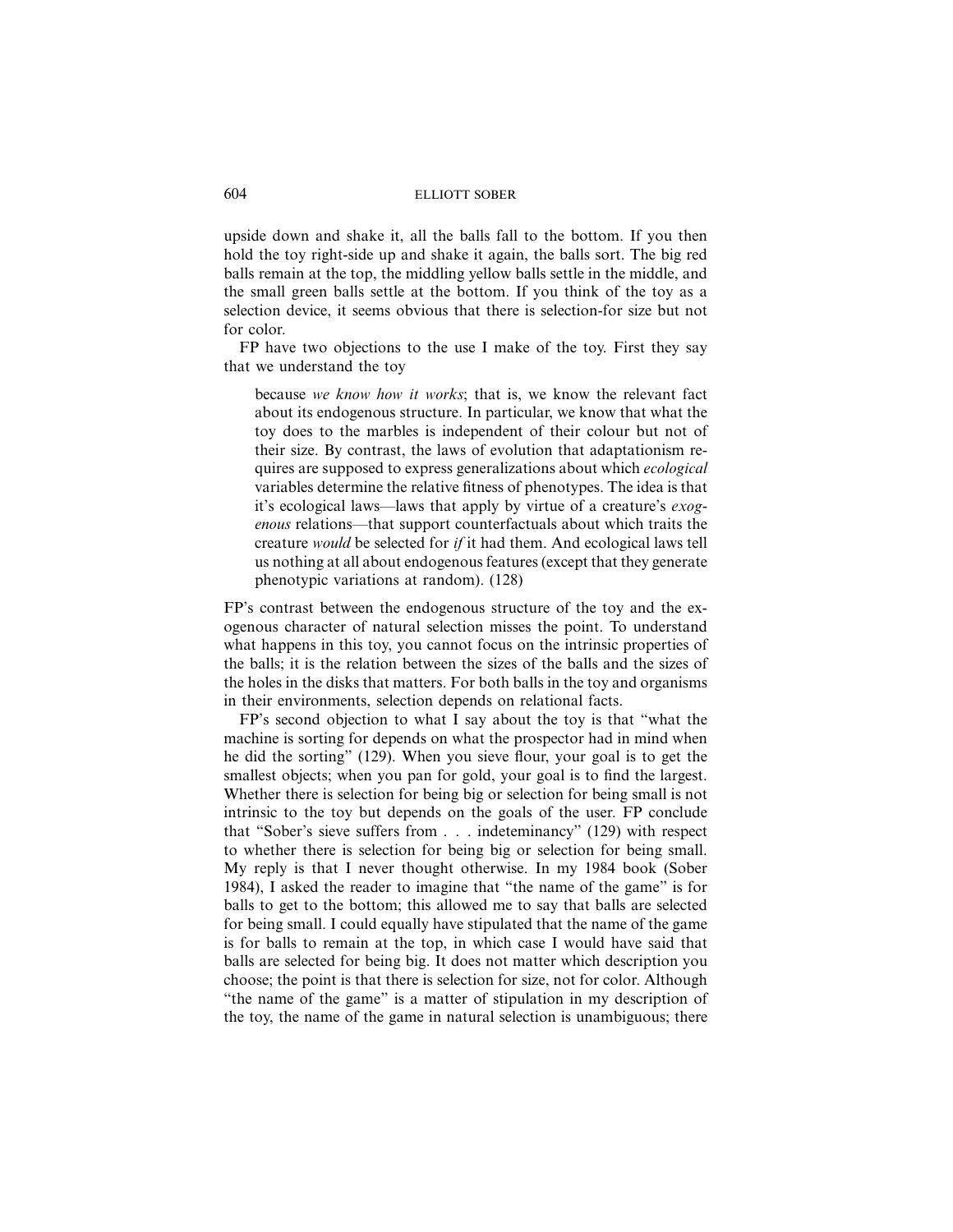is selection for traits that enhance survival and reproduction, not for traits that do the opposite.

I think it is not just true, but obviously true, that there is selection for size, not for color, in this toy, even though size and color are locally coextensive. FP reject even this: "Say, if you like, that the machine sorts for size rather than for colour. But, since all and only red marbles stay on top, you might equally say that the machine is sorting for colour rather than size" (129). Here they contradict what they say a page earlier—that "we know that what the toy does to the marbles is independent of their colour but not of their size."

**8. The Biological Part of FP's Book.** FP's a priori critique of the concept of selection-for is the main subject of their book's second half. The first half describes various empirical biological discoveries that the authors think show that natural selection is less important than "adaptationists" have thought. There is a trivial sense in which any discovery about evolution that does not involve selection diminishes the role that selection can play. If natural selection is the only thing on your list of what is important, any addition to the list means that selection must share the limelight. But here we must be careful. Consider the fact of common ancestry. Is it a challenge to adaptationism? That, of course, depends on how you define "adaptationism." Darwin's theory fruitfully combined common ancestry and natural selection (Sober 2010), and I doubt that current biologists who are impressed with the power of natural selection would see any difficulty in following the Master's lead in this respect. Adding common ancestry to the list is no threat to adaptationism.

Unfortunately, the same point holds for much of the material in the first part of FP's book; the biological findings they report do nothing to diminish the importance of natural selection. They say that they have heard this objection from "the majority of biologists" whom they have cited (55). Here, I include the fact of horizontal gene transfer (67–69), the fact that selection is path dependent (85), the rock/paper/scissors phenomenon that I guess FP are referring to when they say that " $x$  is fitter than  $y''$  is nontransitive (52), the fact that genes differ in their mutation probabilities (33), and the fact that traits sometimes begin evolving because of one sort of selection and then continue to evolve because another sort of selection comes online (86).

There are other wrong turns in this first half of the book. For example, FP describe traits in nature that they think are optimal (e.g., optimal foraging in honeybees) and claim that selection cannot be the explanation since selection "cannot optimize" (92). They never explain what this means or defend their claim. A better formulation is that selection need not optimize; models of selection do not always predict that the fittest of the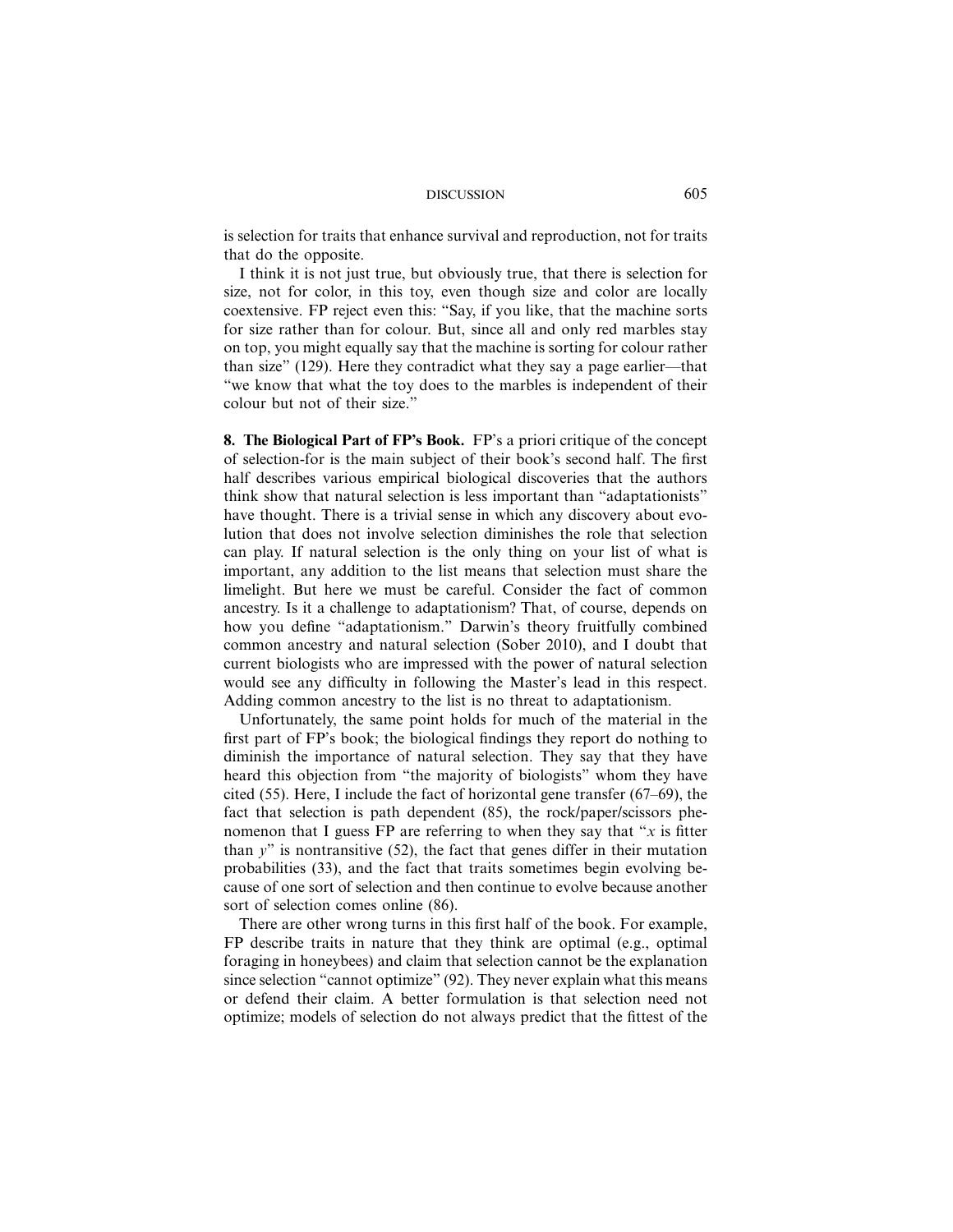available phenotypes will evolve to fixation. However, there are plenty of models that predict precisely this. Optimality models of selection do have their place in biology, and you do not need to be an adaptationist to think so.

FP also say that evolutionary theory holds that "fitness generally increases over time" (8). This is mistaken. Selection does cause fitter traits to replace less fit traits, but that does not entail that fitness increases. Frequency- and density-dependent selection are general facts of life. The average number of babies produced by the parents in a population does not generally keep increasing from one generation to the next while a selection process is under way. It often cannot, for Malthusian reasons.

**9. Concluding Comments.** FP's main argument in the second part of their book contains three claims that they fail to adequately defend. Assuming that natural selection is a mindless process (as do I), they say that

- 1. If there is selection for trait  $T$  in a population, but not for the locally coextensive trait *T\**, then there must be laws about selection-for.
- 2. There are no laws about selection-for because selection is context dependent.
- 3. There are no laws about selection-for because those laws would have to describe what all instances of selection-for have in common, as such.

I have criticized both 2 and 3. I also have suggested that there are laws about selection-for and have described a characteristic example. As for 1, the issue here is whether singular causal claims require there to be laws. I have not denied this, although some philosophers have done so (e.g., Anscombe 1971); I have held back because these denials do not seem to me to be backed by adequate arguments. I feel the same way about the opposite thesis—that a singular causal statement entails that there is a law (Davidson 1967).

Although FP think the main argument in the second part of their book involves special features of the concept of natural selection, what is going on here is simply that FP fail to take seriously the fact that selection-for is a causal concept in a way that selection-of is not. Their thesis is that "all natural selection can do is respond to correlations between phenotypic traits and fitness" (2010a). If selection-of were all there is to the process of natural selection, they would be right. But there is more.

In addition to the problems concerning these numbered propositions, there is a wider problem with how this book is put together. FP do discuss some biology, but they never examine the theoretical models in evolutionary biology that describe the circumstances that give rise to selection processes, nor do they consider how biologists use observations, including